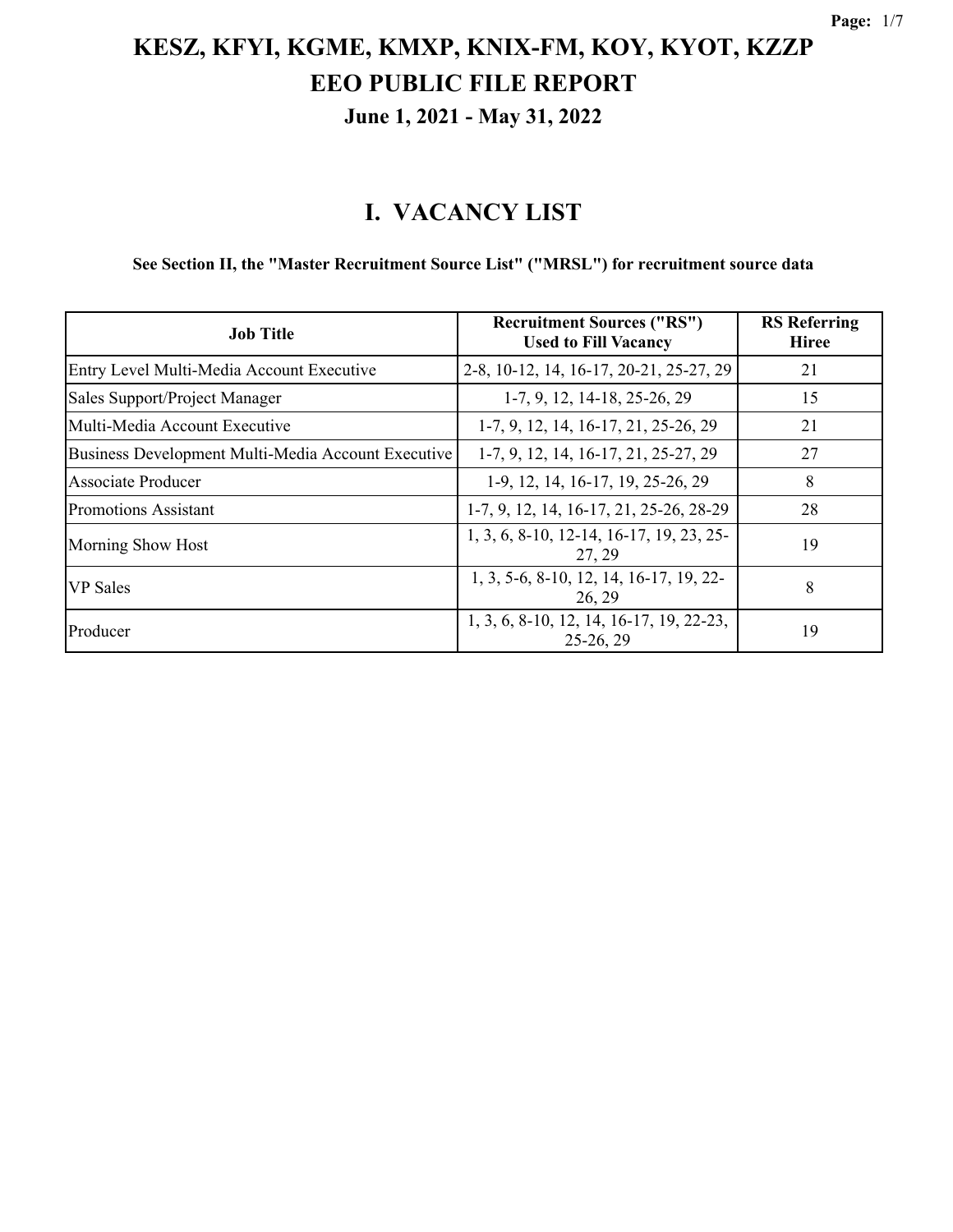| <b>RS</b><br><b>Number</b> | <b>RS</b> Information                                                                                                                                                                                                                                       | <b>Source Entitled</b><br>to Vacancy<br><b>Notification?</b><br>(Yes/No) | <b>No. of Interviewees</b><br><b>Referred by RS</b><br>Over<br><b>Reporting Period</b> |
|----------------------------|-------------------------------------------------------------------------------------------------------------------------------------------------------------------------------------------------------------------------------------------------------------|--------------------------------------------------------------------------|----------------------------------------------------------------------------------------|
| $\mathbf{1}$               | All Access<br>28955 Pacific Coast Hwy Suite 210-5<br>Malibu, California 90265<br>Url: www.allaccess.com<br>Email: jdenver@allaccess.com<br><b>Career Services</b>                                                                                           | N                                                                        | $\boldsymbol{0}$                                                                       |
| $\overline{2}$             | <b>AMFM Jobs</b><br>PO Box 4116<br>Oceanside, California 92052<br>Phone: 760-754-8177<br>Url: www.amfmjobs.com<br>Email: info@amfmjobs.com<br><b>Career Services</b>                                                                                        | Y                                                                        | $\boldsymbol{0}$                                                                       |
| 3                          | Arizona Broadcasters Association Job Bank (ABA)<br>(non-commission jobs only) n/a Arizona- 426 N 44th St<br>Suite 301<br>Phoenix, Arizona 85008<br>Phone: 602-252-4833<br>Url: www.azbroadcasters.org<br>Email: jlatko@azbroadcasters.org<br>Jennifer Latko | Y                                                                        | $\boldsymbol{0}$                                                                       |
| 4                          | Arizona State University / Sun Devil Career Center<br>PO Box 871312<br>Tempe, Arizona 85281<br>Url: www.asu.edu/career.com<br><b>Career Services</b><br><b>Manual Posting</b>                                                                               | N                                                                        | $\boldsymbol{0}$                                                                       |
| 5                          | Department of Economic Security<br>4635 S Central AVe<br>Phoenix, Arizona 85040<br>Phone: 602-771-0630<br>Email: MBernard@azdes.gov<br>Fax: 1-602-268-3594<br><b>Career Services</b>                                                                        | Y                                                                        | $\boldsymbol{0}$                                                                       |
| 6                          | Department of Veteran Affairs<br>3333 N Central Ave<br>Phoenix, Arizona 85012<br>Url: http://www.phoenix.va.gov/<br>Email: jacqueline.zepp@va.gov<br>Fax: $1-602-627-2804$<br>Jacqueline Zepp                                                               | Y                                                                        | $\boldsymbol{0}$                                                                       |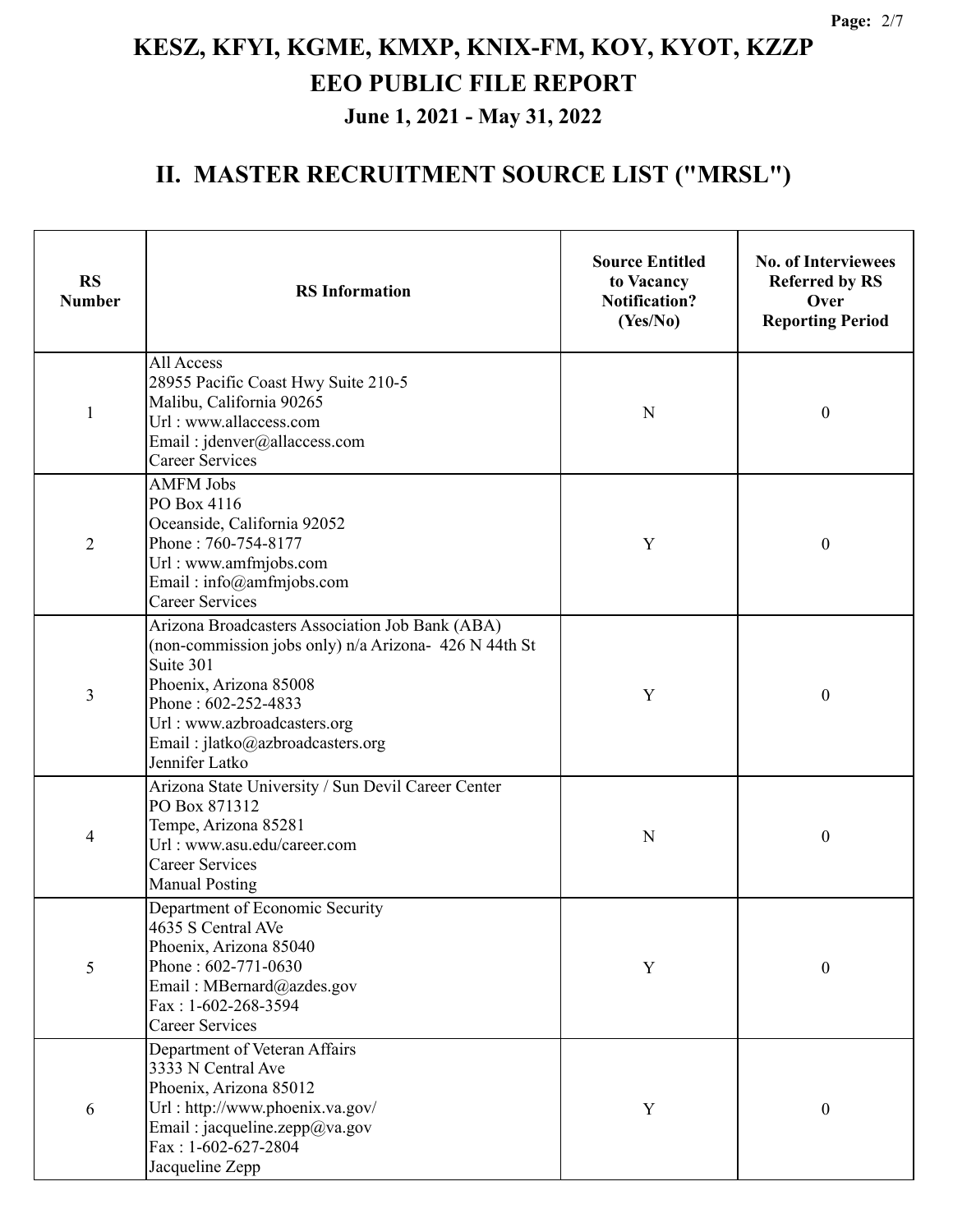| <b>RS</b><br><b>Number</b> | <b>RS</b> Information                                                                                                                                                                                             | <b>Source Entitled</b><br>to Vacancy<br><b>Notification?</b><br>(Yes/No) | <b>No. of Interviewees</b><br><b>Referred by RS</b><br>Over<br><b>Reporting Period</b> |
|----------------------------|-------------------------------------------------------------------------------------------------------------------------------------------------------------------------------------------------------------------|--------------------------------------------------------------------------|----------------------------------------------------------------------------------------|
| 7                          | East Valley Institute of Technology<br>1601 W Main<br>Mesa, Arizona 85201<br>Phone: 480-461-4000<br>Url: www.evit.com<br>Email: sgrosz@evit.com<br><b>Steve Grosz</b>                                             | Y                                                                        | $\boldsymbol{0}$                                                                       |
| 8                          | <b>Employee Referral</b>                                                                                                                                                                                          | ${\bf N}$                                                                | 9                                                                                      |
| 9                          | <b>Focus Employment Services</b><br>2345 E Thomas Rd Suite 412<br>Phoenix, Arizona 85016<br>Phone: 602-312-1045<br>Email: jamie@focusemployment.com<br>Fax: 1-480-967-7872<br>Karen Gardner                       | Y                                                                        | $\boldsymbol{0}$                                                                       |
| 10                         | <b>Fresh Start Women's Foundation</b><br>1130 E McDowell Rd<br>Phoenix, Arizona 85006<br>Phone: 602-252-8494<br>Url: www.wehelpwomen.com<br>Email: info@fswf.org<br>Fax: 1-602-257-9691<br><b>Career Services</b> | ${\bf N}$                                                                | $\boldsymbol{0}$                                                                       |
| 11                         | Glassdoor - Not directly contacted by SEU                                                                                                                                                                         | ${\bf N}$                                                                | $\overline{2}$                                                                         |
| 12                         | Goodwill of Central Arizona<br>2626 W Beryl Ave<br>Phoenix, Arizona 85021<br>Phone: 602-535-4449<br>Email: employerexperienceteam@goodwillaz.org<br>$Fax: 1-602-535-4358$<br>Sue Hamilton                         | N                                                                        | $\boldsymbol{0}$                                                                       |
| 13                         | Google Jobs - Not directly contacted by SEU                                                                                                                                                                       | ${\bf N}$                                                                | $\mathbf{1}$                                                                           |
| 14                         | Greater Phoenix Urban League<br>1402 S 7th Ave<br>Phoenix, Arizona 85007<br>Phone: 602-254-5611<br>Email: nalvarez@gphxul.org<br>Fax: 1-602-253-7359<br>Natalie Alvarez                                           | Y                                                                        | $\boldsymbol{0}$                                                                       |
| 15                         | iHeartMedia Talent Acquisition                                                                                                                                                                                    | ${\bf N}$                                                                | 1                                                                                      |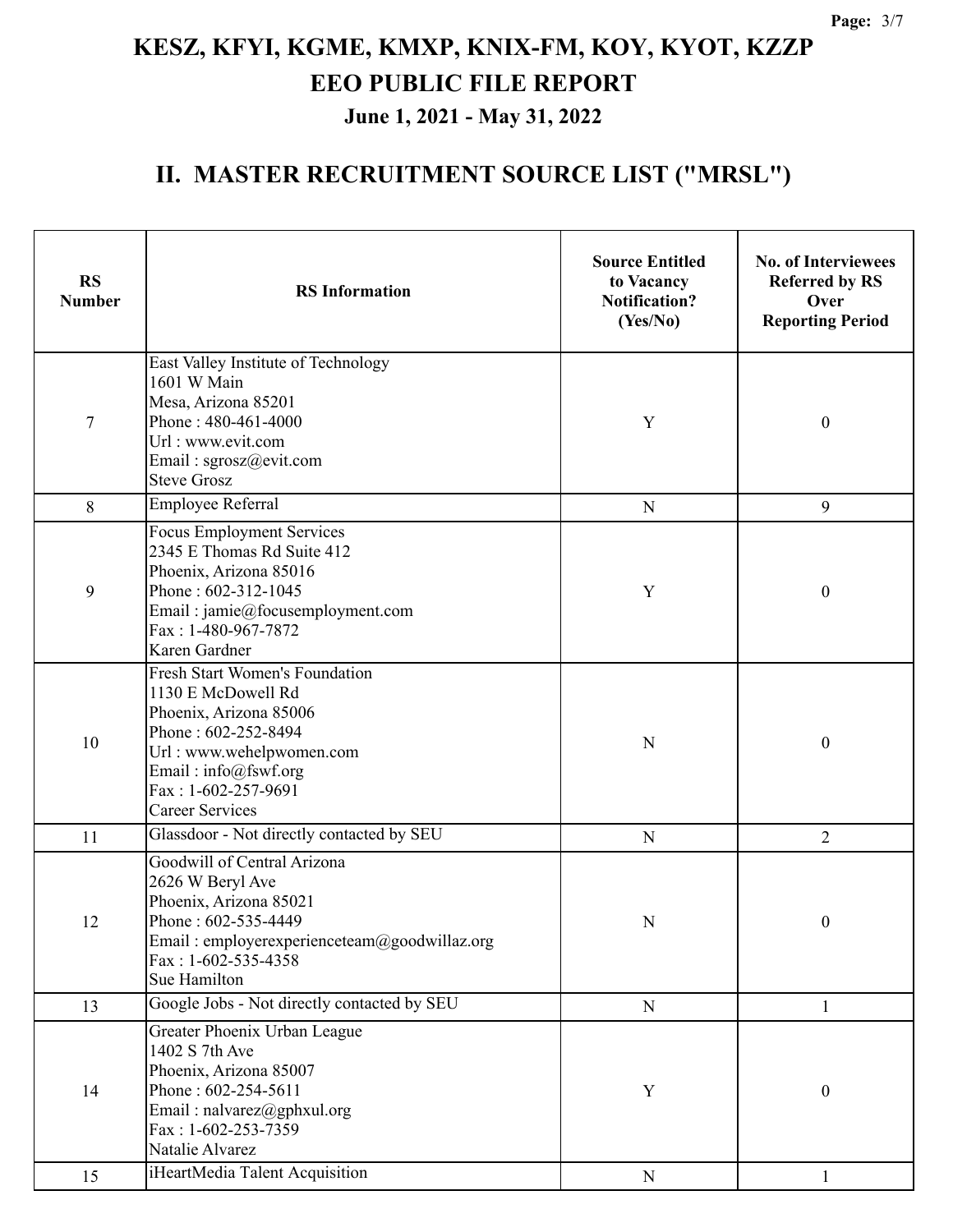| <b>RS</b><br><b>Number</b> | <b>RS</b> Information                                                                                                                                                                                                                          | <b>Source Entitled</b><br>to Vacancy<br><b>Notification?</b><br>(Yes/No) | <b>No. of Interviewees</b><br><b>Referred by RS</b><br>Over<br><b>Reporting Period</b> |
|----------------------------|------------------------------------------------------------------------------------------------------------------------------------------------------------------------------------------------------------------------------------------------|--------------------------------------------------------------------------|----------------------------------------------------------------------------------------|
| 16                         | iHeartMedia.dejobs.org<br>20880 Stone Oak Pkwy<br>San Antonio, Texas 78258<br>Phone: 210-253-5126<br>Url: http://www.iheartmedia.dejobs.org<br><b>Talent Acquisition Coordinator</b><br><b>Manual Posting</b>                                  | N                                                                        | $\mathbf{0}$                                                                           |
| 17                         | iHeartMediaCareers.com<br>20880 Stone Oak Pkwy<br>San Antonio, Texas 78258<br>Phone: 210-253-5126<br>$\mathbf N$<br>Url: http://www.iheartmediacareers.com<br><b>Talent Acquisition Coordinator</b><br><b>Manual Posting</b>                   |                                                                          | $\overline{2}$                                                                         |
| 18                         | <b>Internal Candidate</b><br>N                                                                                                                                                                                                                 |                                                                          | $\mathbf{1}$                                                                           |
| 19                         | <b>Internal Posting</b>                                                                                                                                                                                                                        | N                                                                        | 6                                                                                      |
| 20                         | Internet Ad - Not directly contacted by SEU                                                                                                                                                                                                    | N                                                                        | $\mathbf{1}$                                                                           |
| 21                         | LinkedIn - Not directly contacted by SEU                                                                                                                                                                                                       | $\mathbf N$                                                              | 5                                                                                      |
| 22                         | LinkedIn - automatically posted from<br>iHeartMediaCareers.com<br>1000 W Maude Ave<br>Sunnyvale, California 94085<br>Phone: 650-687-3600<br>Url: https://www.linkedin.com/company/linkedin/<br><b>Career Services</b><br><b>Manual Posting</b> | N                                                                        | 3                                                                                      |
| 23                         | Maricopa Community Colleges Career Network<br>(non-commission jobs only)<br>, Arizona<br>Url: www.maricopa.edu/careers<br>Email: career@mesacc.edu<br><b>Career Services</b>                                                                   | N                                                                        | $\mathbf{0}$                                                                           |
| 24                         | On-Air Announcement (One or More SEU Stations)                                                                                                                                                                                                 | N                                                                        | 1                                                                                      |
| 25                         | The Greater Phoenix Black Chamber of Commerce<br>201 E Washington Suite 350<br>Phoenix, Arizona 85004<br>Phone: 602-307-5200<br>Email: info@blackchamber.com<br>$Fax: 1-602-307-5204$<br><b>Channel Powe</b>                                   | Y                                                                        | $\mathbf{0}$                                                                           |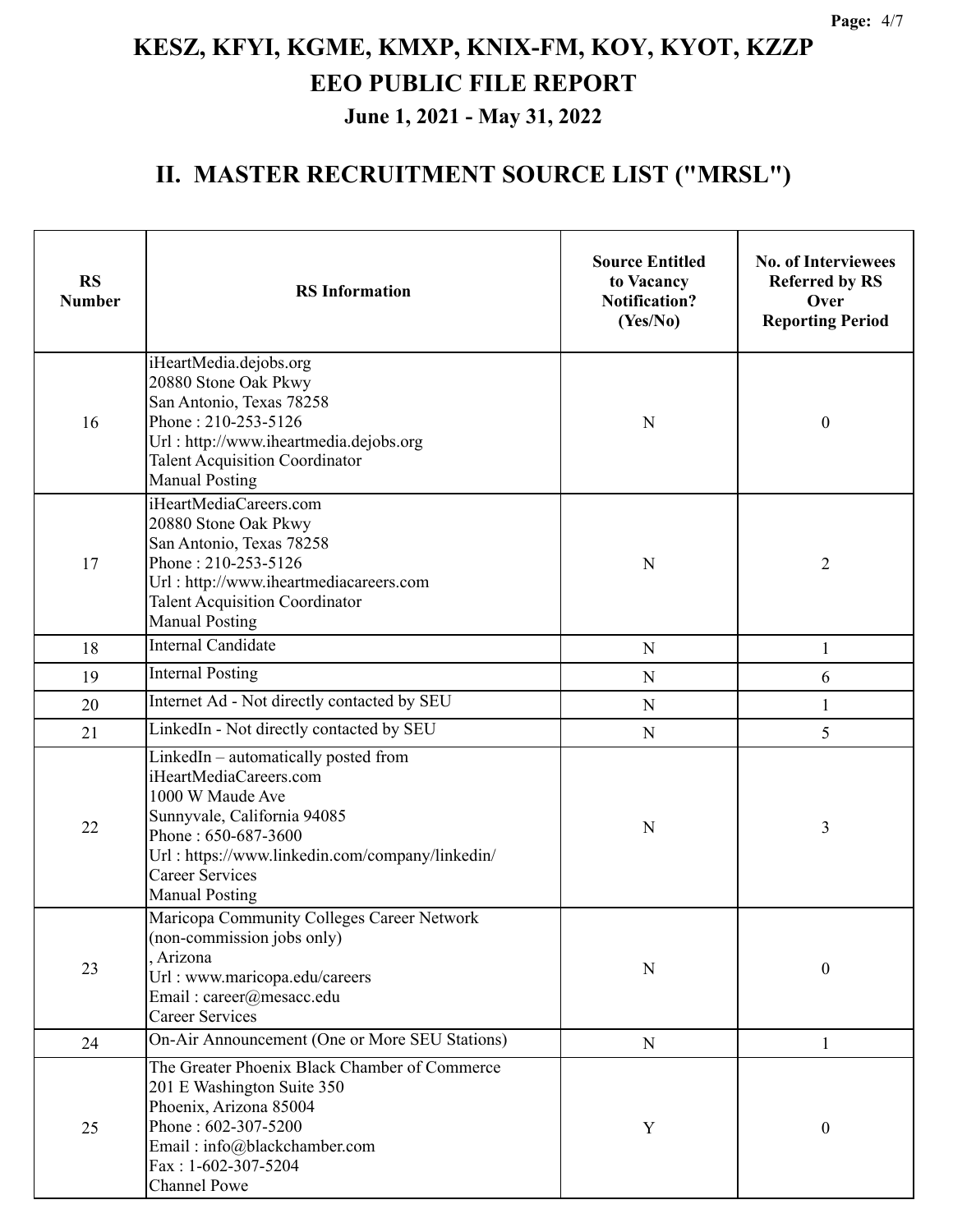| <b>RS</b><br><b>Number</b> | <b>RS</b> Information                                                                                                                                                                                        | <b>Source Entitled</b><br>to Vacancy<br><b>Notification?</b><br>(Yes/No) | <b>No. of Interviewees</b><br><b>Referred by RS</b><br>Over<br><b>Reporting Period</b> |
|----------------------------|--------------------------------------------------------------------------------------------------------------------------------------------------------------------------------------------------------------|--------------------------------------------------------------------------|----------------------------------------------------------------------------------------|
| 26                         | Turn a New Leaf<br>115 East Tonto Street<br>Phoenix, Arizona 85004<br>Phone: 602-223-4333<br>Url: www.awee.org<br>Email: ofabela@turnanewleaf.org<br>O Fabela                                                | Y                                                                        | $\theta$                                                                               |
| 27                         | Unknown (source not adequately identified upon inquiry<br>by SEU)                                                                                                                                            | N                                                                        | 5                                                                                      |
| 28                         | Walk in/Self-Referral Source                                                                                                                                                                                 | N                                                                        |                                                                                        |
| 29                         | www.mediagignow.com<br>300 South Riverside Plaza Suite 800<br>Chicago, Illinois 60606<br>Phone: 336-553-0620<br>Url: http://www.mediagignow.com<br>Email: customerservice@mediagignow.com<br>MediaGigNow.com | N                                                                        | $\boldsymbol{0}$                                                                       |
|                            | 38                                                                                                                                                                                                           |                                                                          |                                                                                        |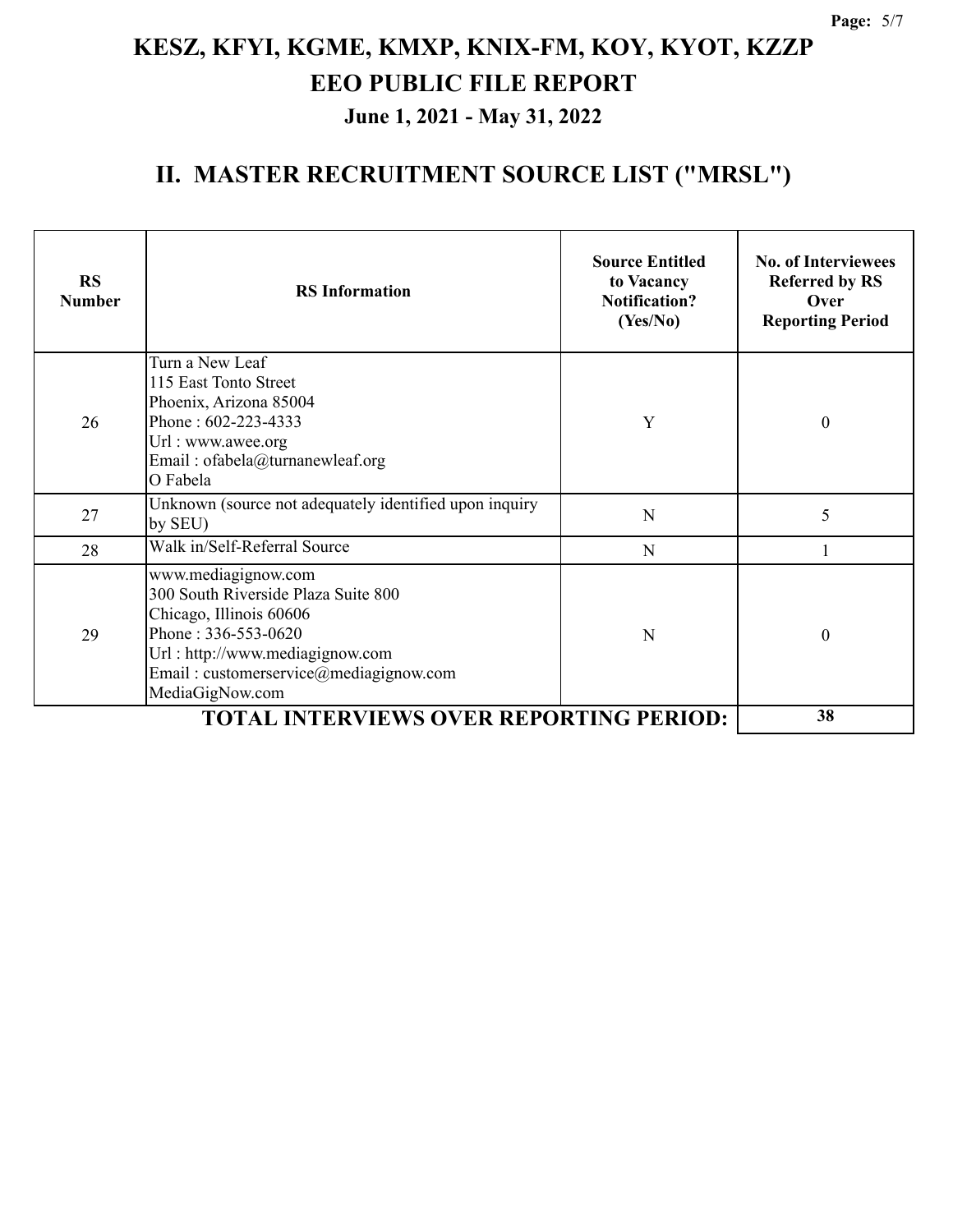#### **III. RECRUITMENT INITIATIVES**

|                | Date       | <b>Type of</b><br><b>Recruitment Initiative</b>                                    | <b>Brief Description Of Activity</b>                                                                                                                                                                                                                                                                                                                                                                                                                             | No. of<br><b>Stations</b> | <b>Participant Title</b>                                                               |
|----------------|------------|------------------------------------------------------------------------------------|------------------------------------------------------------------------------------------------------------------------------------------------------------------------------------------------------------------------------------------------------------------------------------------------------------------------------------------------------------------------------------------------------------------------------------------------------------------|---------------------------|----------------------------------------------------------------------------------------|
|                |            | (Menu Selection)                                                                   |                                                                                                                                                                                                                                                                                                                                                                                                                                                                  | Participants              |                                                                                        |
| 1              | 10/26/2021 | Participation in events<br>or programs sponsored<br>by educational<br>institutions | Our SEU attended Grand Canyon<br>University's Meet the Agencies Career<br>Fair.<br>Participants included Market President<br>and Account Executive. Discussed<br>careers in radio with attendees,<br>accepted resumes (and directed them to<br>the iHeartMedia website to apply to<br>positions), discussed<br>employment opportunities and handed<br>out iHeartMedia information.                                                                               | 2                         | Market president                                                                       |
| $\overline{2}$ | 1/12/2022  | Participation in other<br>activities designed by<br>the station employment<br>unit | Our SEU's SVP Programming produced  4<br>a short, up-beat video interviewing<br>several<br>different employees in the Phoenix<br>office. The employees gave a quick<br>description about their job and job<br>duties. Once produced, the video was<br>uploaded to all our station websites. Our<br>on-air talent mentioned this<br>video on air to drive listeners to the<br>website to find out about different job<br>opportunities at iHeartMedia<br>Phoenix. |                           | EVP or programming<br>promotions director<br><b>Account Executive</b><br>On Air talent |
| 3              | 3/22/2022  | Participation in events<br>or programs sponsored<br>by educational<br>institutions | Our SEU attended Grand Canyon<br>University's Colangelo College of<br><b>Business Hiring Event.</b><br>Participants included VP Sales and<br>Account Executive. Discussed careers in<br>radio with attendees, accepted<br>resumes (and directed them to the<br>iHeartMedia website to apply to<br>positions), discussed employment<br>opportunities and handed out<br>iHeartMedia information.                                                                   | $\overline{2}$            | VP of sales<br><b>Account Executive</b>                                                |
| $\overline{4}$ | 4/6/2022   | Participation in events<br>or programs sponsored<br>by educational<br>institutions | Our SEU attended Grand Canyon<br>University's Lopes Launch Senior Send-<br>Off Hiring<br>Event. Participants included VP Sales<br>and Account Executive. Discussed<br>careers in radio with attendees,<br>accepted resumes (and directed them to<br>the iHeartMedia website to apply to<br>positions), discussed<br>employment opportunities and handed<br>out iHeartMedia information.                                                                          | $\overline{2}$            | VP of sales<br><b>Account Executive</b>                                                |